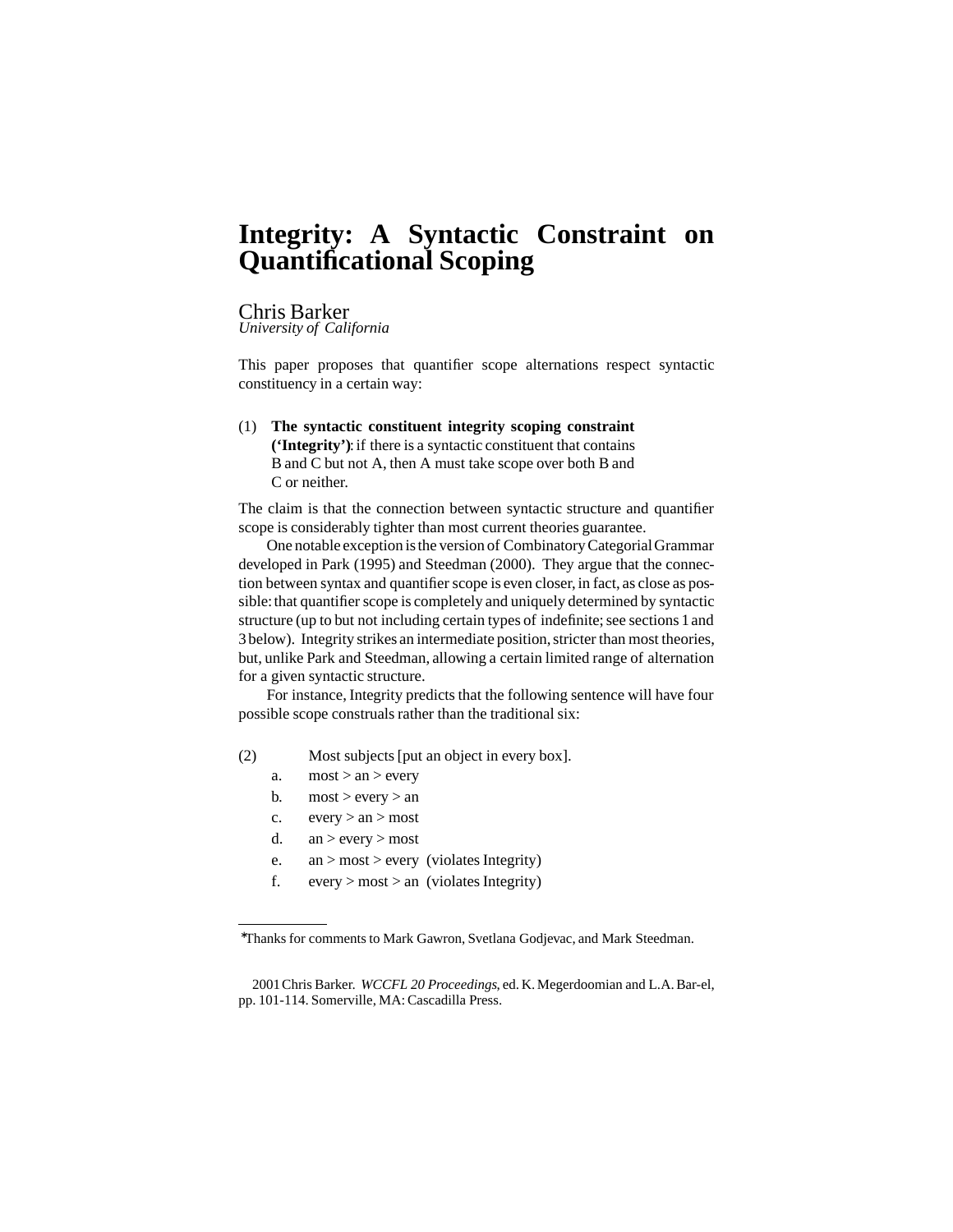Assuming that the bracketed substring is a constituent, Integrity predicts that the quantifier denoted by the subject cannot intervene scope-wise between the quantifiers denoted by the direct object and the locative. As a result, the scoping possibilities indicated in (2e) and (2f) are incompatible with Integrity. I will argue that with one important caveat concerning indefinites(see section 1), this prediction is borne out.

In addition to the work of Park and Steedman, Integrity effects have been noticed before, but not in their full generality. Section 3 discusses how May (1985) and Hobbs and Shieber (1987) approximate Integrity for a restricted set of cases.

The need to represent quantifier scope relations that diverge from surface syntactic relationships remains one of the main motivations for positing a level of Logical Form distinct from surface syntax. The thrust of Integrity is that quantifier scoping sticks much closer to surface constituency than suggested by traditional theories of quantifier scope. To the extent that recognizing Integrity enables in-situ theories of quantifier scope to correctly describe the facts, we are one step closer to eliminating Logical Form as an indispensable level of grammatical representation.

#### **1. Wide-scope indefinites are different**

Before discussing Integrity per se, it is necessary to provide a disclaimer concerning certain types of indefinites. There is a long tradition of treating all uses of indefinites as a species of scope displacement, despite well-known troublesome exampleslike (3), due to Fodor and Sag (1982).

(3) Each dean heard a rumor that a student of mine cheated.

The standard judgment is that there is a reading of (3) on which the choice of a student seems to take scope over *each*, despite the fact that quantifiers in embedded clauses normally cannot take scope outside of their minimal clause. However, work of Farkas, Fodor and Sag, Abush, Park, Steedman, Reinhart, Kratzer, Winter, and others converge on the conclusion that a class of uses including the so-called de dicto/de re ambiguity, specific indefinites, and other indefinites with unusually wide scope should not be lumped together with normal quantifier scope. Kratzer's(1998:167) assessment is that "indefinite NPs are ambiguous between a specific and a quantificationalinterpretation. If they are quantificational, their scope is local, and they are interpreted as generalized quantifiers, like any other quantifier phrase." If specific, they are treated dif-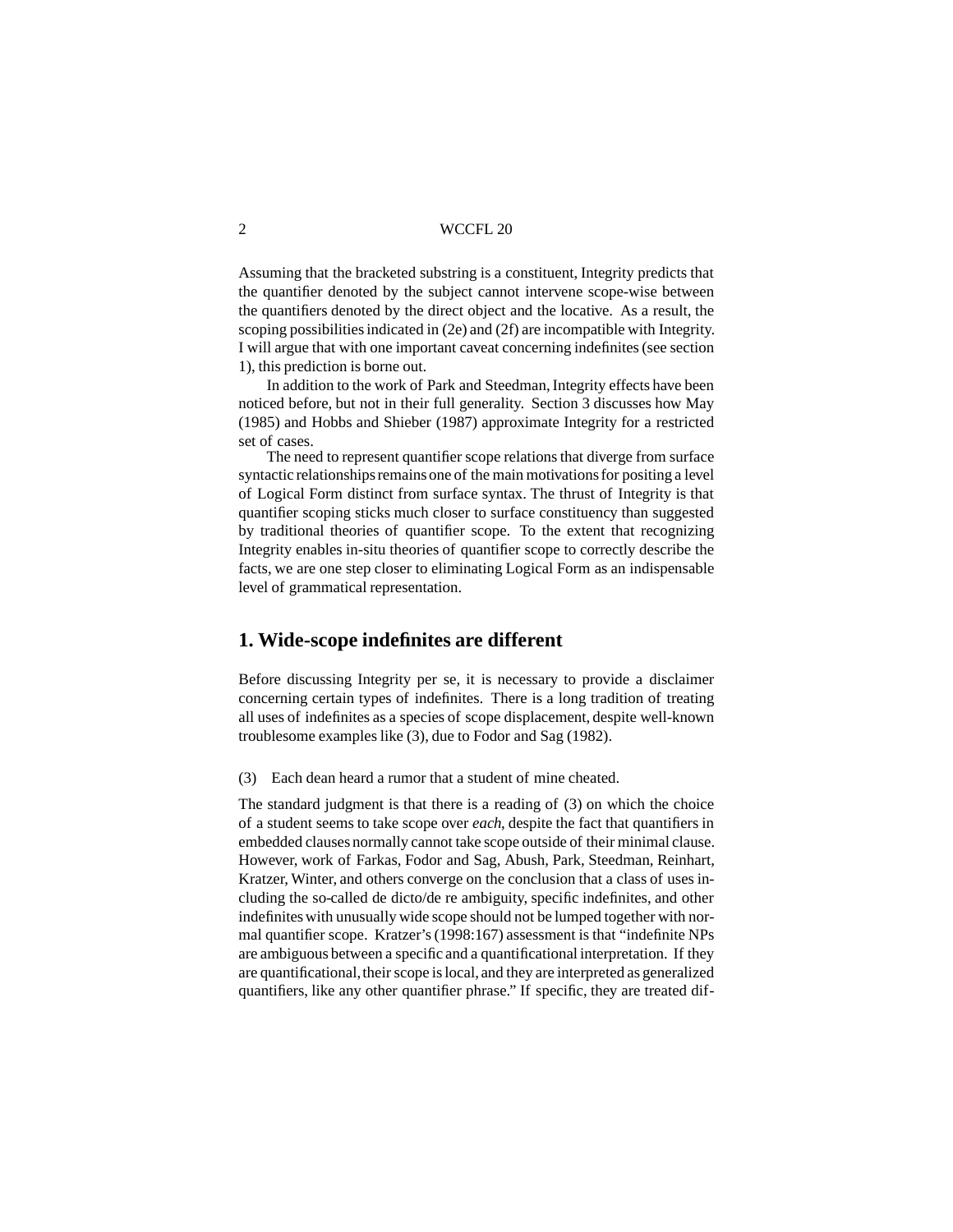ferently, either as referential (e.g., Fodor and Sag 1982), or as a context-controlled choice function (e.g., Kratzer 1998). I will refer to all of these special indefinites using the cover term 'wide-scope indefinites', and I will assume that wide-scope indefinites receive their interpretation through mechanisms other than normal quantifier scope, and therefore do not fall under the purview of Integrity.

As a practical matter in this paper, I will avoid using examples that depend on giving indefinites wide scope, since such examples can always be explained away by appeal to whatever mechanisms explain wide-scope indefinites. Readings on which an indefinite takes narrow scope remain pertinent, however, since by hypothesis indefinites can only take narrow scope by participating in normal scope construal.

## **2. The basic prediction:four readings, not six**

In order to make the nature of a theory that obeys Integrity more concrete, consider the following simplistic method for predicting possible quantifier scopings:

(4) For each node in a (surface) syntactic tree, order the daughters in terms of scoping priority.

For instance, simplifying the syntax for exposition, for sentence (2) we might have:



In the tree in  $(5)$ , the subject branch is marked 'N' (for 'Narrow'), so the subject takes narrow scope with respect to the verb phrase. But since the the di-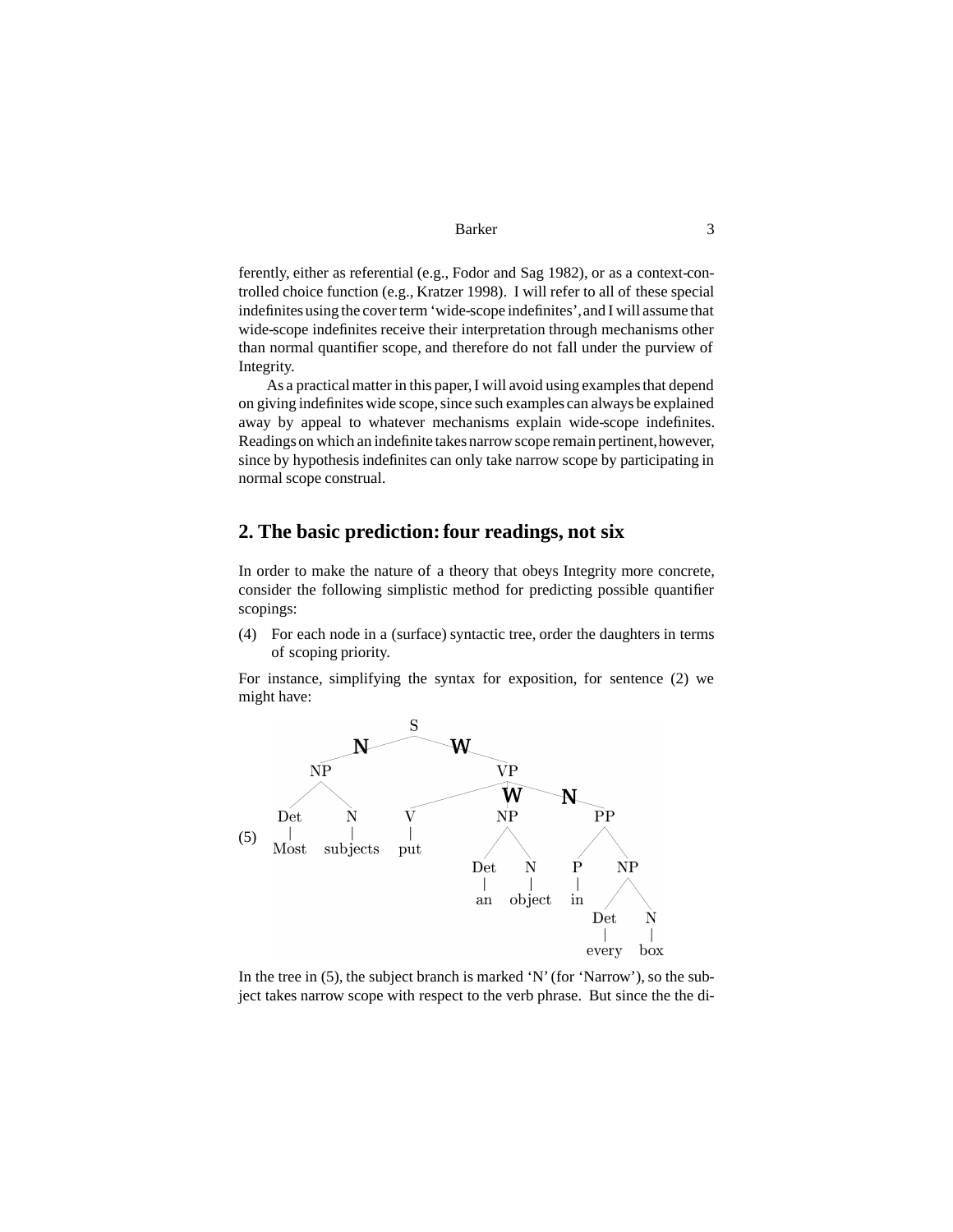4 WCCFL 20

rect object branch is marked 'W' (for 'Wide'), it takes wide scope with respect to the locative. Only quantificational elements matter for purposes of quantifier scope, of course, so the resulting scoping for the sentence as a whole is: *an object* takes scope over *every box*, and both take scope over *most subjects*. Obviously, if more than two sister branches contain quantificational elements, a more elaborate labelling system than 'N' and 'W'will have to be developed. This algorithm may remind some people of the method for determining primary and secondary stress in metrical phonology, as in, e.g., Liberman and Prince (1977).

This method provides exactly four possible scopings for the sentence in (2). The four readings correspond to different ways of answering the questions 'Does the subject take scope over the VP?' and 'Does the locative take scope over the direct object?'. Most theories of quantification, including all Quantifier Raising theories, provide at least 6 scopings, the full factorial range for distinct orderings of sets containing 3 elements. The reason is that the three quantificational NPs can raise to adjoin to S in any order, yielding at least 6 logically distinct LF structures. See, e.g., Heim and Kratzer (1998), chapters 6 and 7, for details.

Note that the predictions of traditional theories and of Integrity coincide when there are only two quantificational expressions. No matter what the syntactic constituency, it will always be possible for a branch containing one element to take priority over some branch containing the other element, and vice versa. Therefore Integrity can only be distinguished from traditional theories when there are three or more quantificational elements.

The scopings ruled out by Integrity are the scopings in which the subject intervenes in scope between the direct and locative. The claim at hand is that (2) has neither of the truth conditions given in (6).

```
(6) a. \exists z.\text{object}(z) \& \text{most}(\text{subjects}, \lambda y \forall x.\text{box}(x) \rightarrow \text{put}(y, z, x))\mathbf{b} \cdot \forall x.\mathbf{box}(x) \rightarrow \mathbf{most}(\mathbf{subjects}, \lambda \forall \exists z.\mathbf{object}(z) \& \mathbf{put}(y, z, x))
```
These logical expressions simply give the truth conditions corresponding to the scopings indicated in (2e) and (2f).

The truth conditions for (6a) give the existential widest scope. As explained in section 1, even if we observe that (2) has a reading with truth conditions equivalent to (6a) (and it probably does), we would have to wonder whether this reading arises through whatever special mechanism gives rise to wide-scope indefinites.

Therefore concentrate on the truth conditions in (6b). Imagine using (2)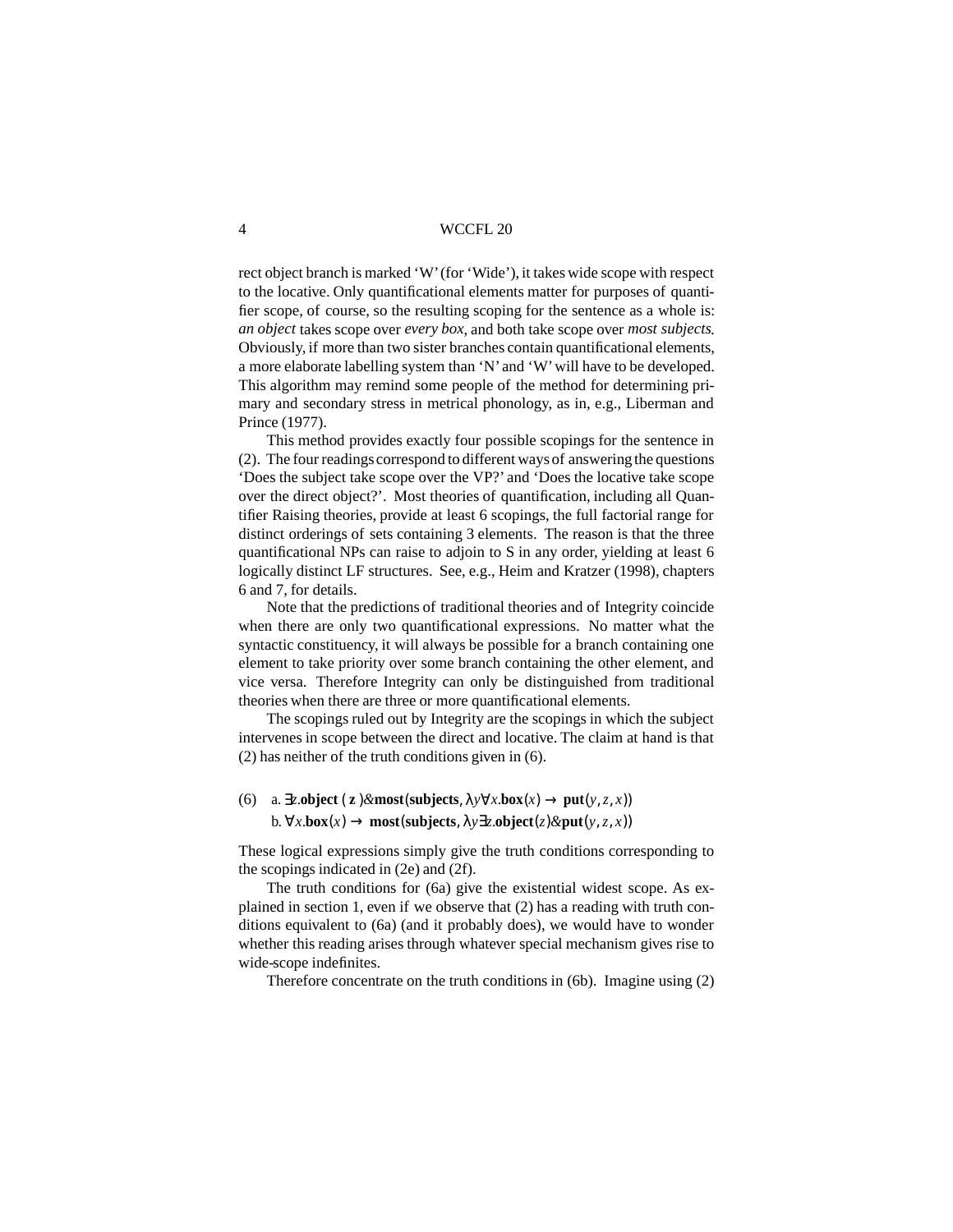to describe an experiment in which three experimental subjects (call them S1, S2, and S3) are required to place each of two objects(an apple and a pen) into any one of three boxes (labelled B1, B2, or B3). The truth conditions in (2b) are satisfied in a situation in which the put relation is as given in (7).

|  | $(7)$ < S1, apple, B1> | $\langle$ S2, apple, B2 $>$ | $<$ S3, apple, B3> |
|--|------------------------|-----------------------------|--------------------|
|  | $\langle$ S1, pen, B2> | $<$ S2, pen, B3>            | $<$ S3, pen, B1>   |

The truth conditions for the alleged scoping are satisfied, since for every box, most subjects placed an object in that box. Note that since there are only two objects but three boxes, it is impossible for any individual subject to have placed an object in every box.

Native speakers consistently deny that (2) can be true in such a situation.

Another relevant example that can be considered with respect to the same set of circumstances is:

\n- (8) a. Every subject put an object in no box.
\n- b. 
$$
\neg \exists b : \mathbf{box}(b) \& \forall s : \mathbf{subject}(s) \rightarrow (\exists o : \mathbf{object}(o) \& \mathbf{put}(s, o, b))
$$
\n

Integrity predicts that (8a) cannot have the truth conditions described in (8b). If  $(8b)$  were a possible reading,  $(8a)$  should be capable of being true in the situation given in (7). Once again, most native speakers confirm this prediction.

Presenting the question visually can help sharpen intuitions: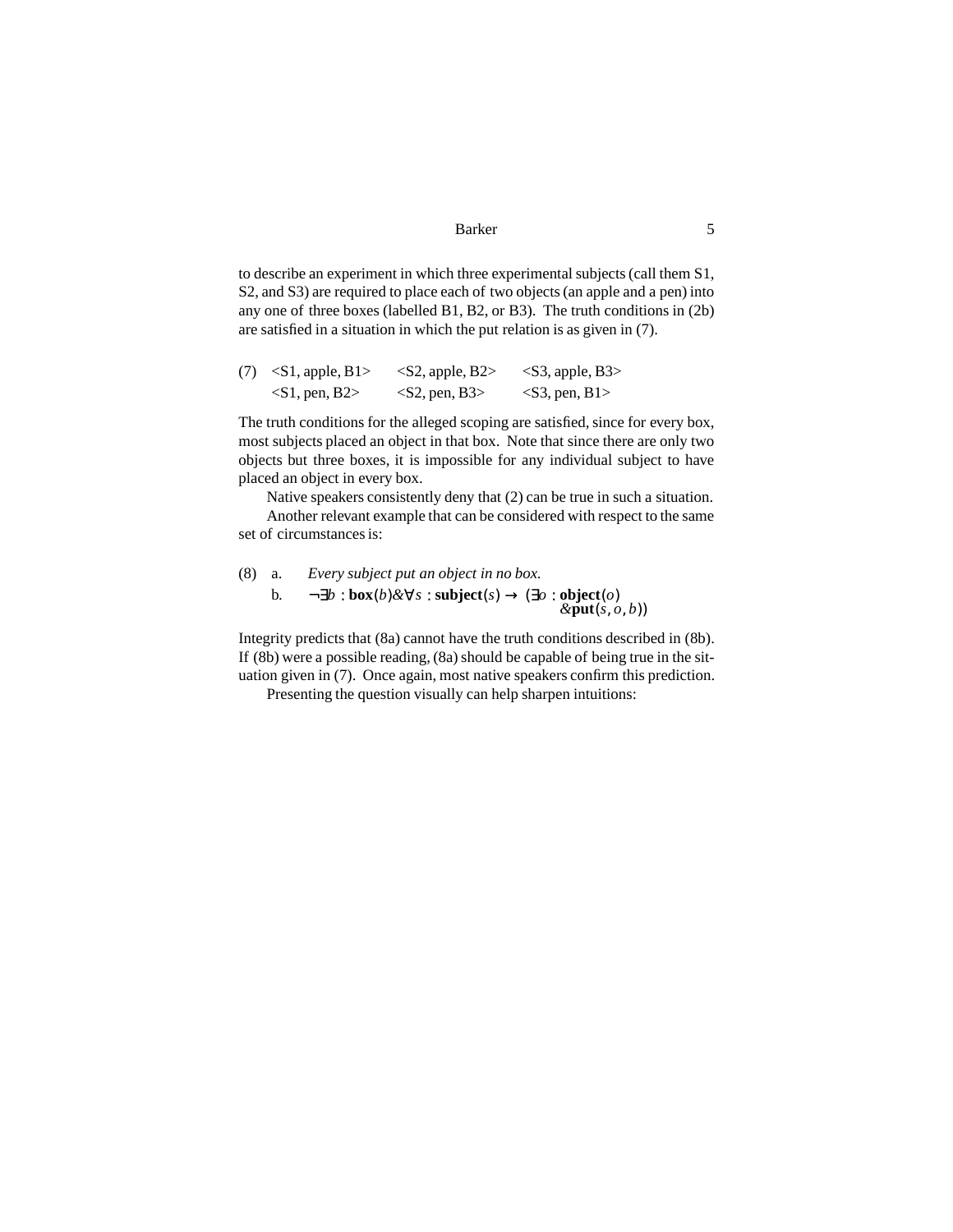6 WCCFL 20



Most spiders [put a foot on every lily pad]. b. Most spiders have [a foot on every lily pad].  $(10)$  a.

The issue is whether the information in the picture in (9) by itself is sufficient to prove that (10a) is true. That is, does (10a) have a reading that can be paraphrased as *every lily pad is such that most spiders put a foot on it*? After all, for each lily pad, three out of four spiders have at least one foot resting on that lily pad. But if *put a foot on every lily pad* is a constituent, and if English obeys Integrity, then there should be no construal of (10a) that is verified by (9). By way of comparison,alltheories,including Integrity,agree in predicting that (10b) cannot be true, since the NP *a foot on every lily pad* is a scope island (see section 3 below).

I must report that a small minority of native speakers claim that the disputed truth conditions are possible, though perhaps dispreferred. Such speakers are invariably highly-trained semanticists with extensive experience calculating the predictions of the theories that insist on six scopings. If there are in-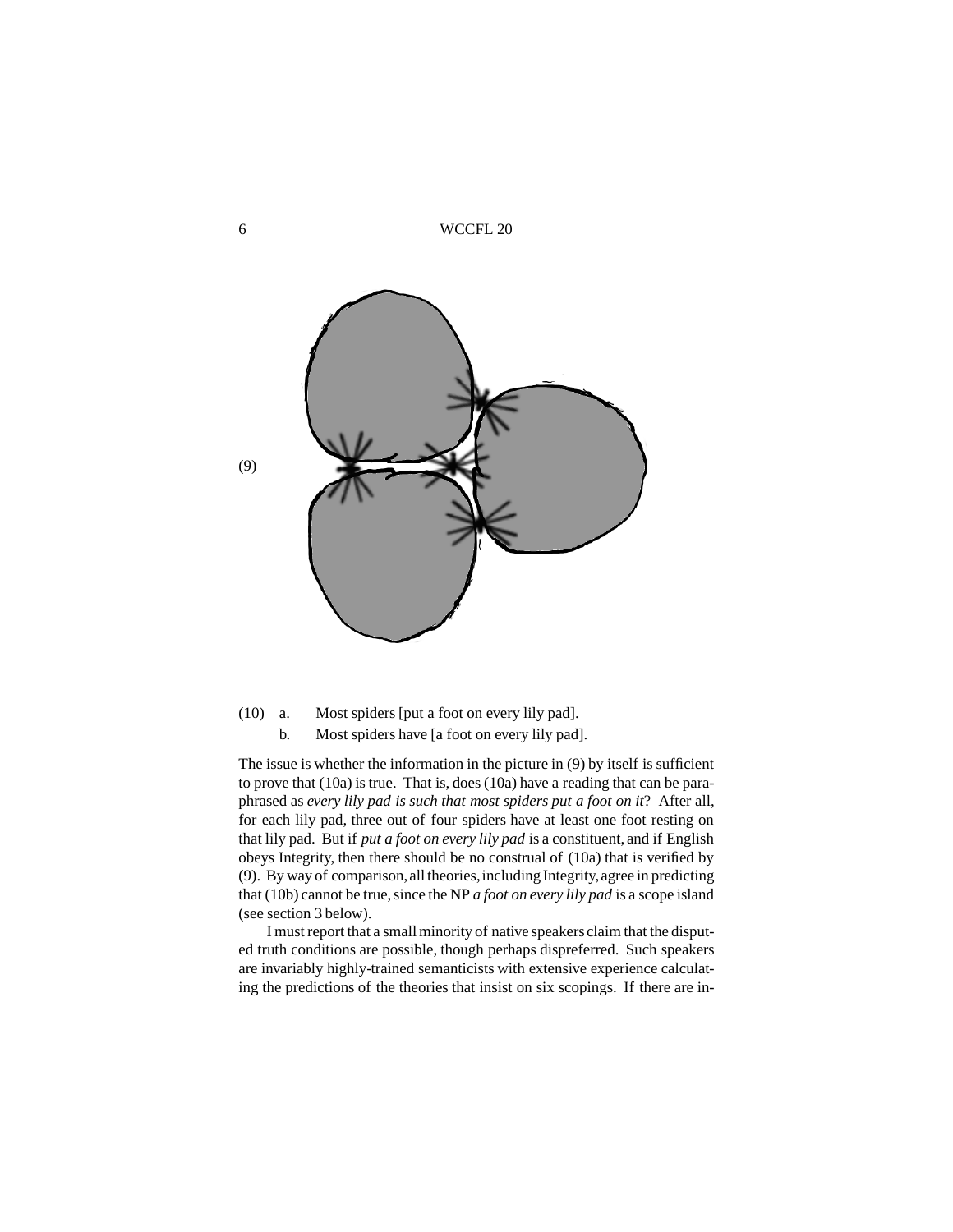deed native speakers who competently judge (10a) felicitous and true but (10b) false in the situation depicted in  $(9)$ , then there are a number of possibilities:

- Integrity doesn't exist.  $(11)$   $\bullet$ 
	- Integrity does exist, but it is merely a strong preference, and does not align perfectly with grammatical interpretations.
	- Integrity only governs one type of quantifier scope, and there may be other mechanisms that can provide extra scope readings(as in section 1).
	- There is an alternative syntactic structure for (10a) that groups the subject and the direct object together but excludes the locative, in which case the disputed interpretation is compatible with Integrity (as in section 4).

A word of warning is in order concerning the difficulty of constructing counterexamples to Integrity. First, as explained above in section 1, in order for a putative counterexample to be compelling, it must not depend on indefinites taking wide scope, since there is good reason to believe that indefinites are able to take wide scope through a separate mechanism. In the same spirit, though perhaps even more controversially, other quantificational elements including cardinals, *few*, *many*, *most*, and others now have analyses on which they can denote choice functions that supply a mereological sum as a value (often called a 'witnessset'—see, e.g., Beghelli et al. 1997). This complex individual then entersinto entailments governed by the semantics of plurals and distributivity without requiring scope alternations. Therefore the persuasiveness of a counterexample to Integrity depends on the degree to which such alternative nonscope explanations can be ruled out.

# **3. Special cases of Integrity from previous literature**

Integrity effects have in fact been noticed, but not in their full generality. The most widely accepted result involves quantifiers embedded inside NPs. May 1985 and Larson (in unpublished work described in Heim and Kratzer 1998:233) conclude that NP is a scope island: an NP embedded within an NP may move only as far as its containing NP. In addition to preventing unbound traces from arising due to the technical details of quantifier raising, they note that this assumption makes some good predictions with respect to the observed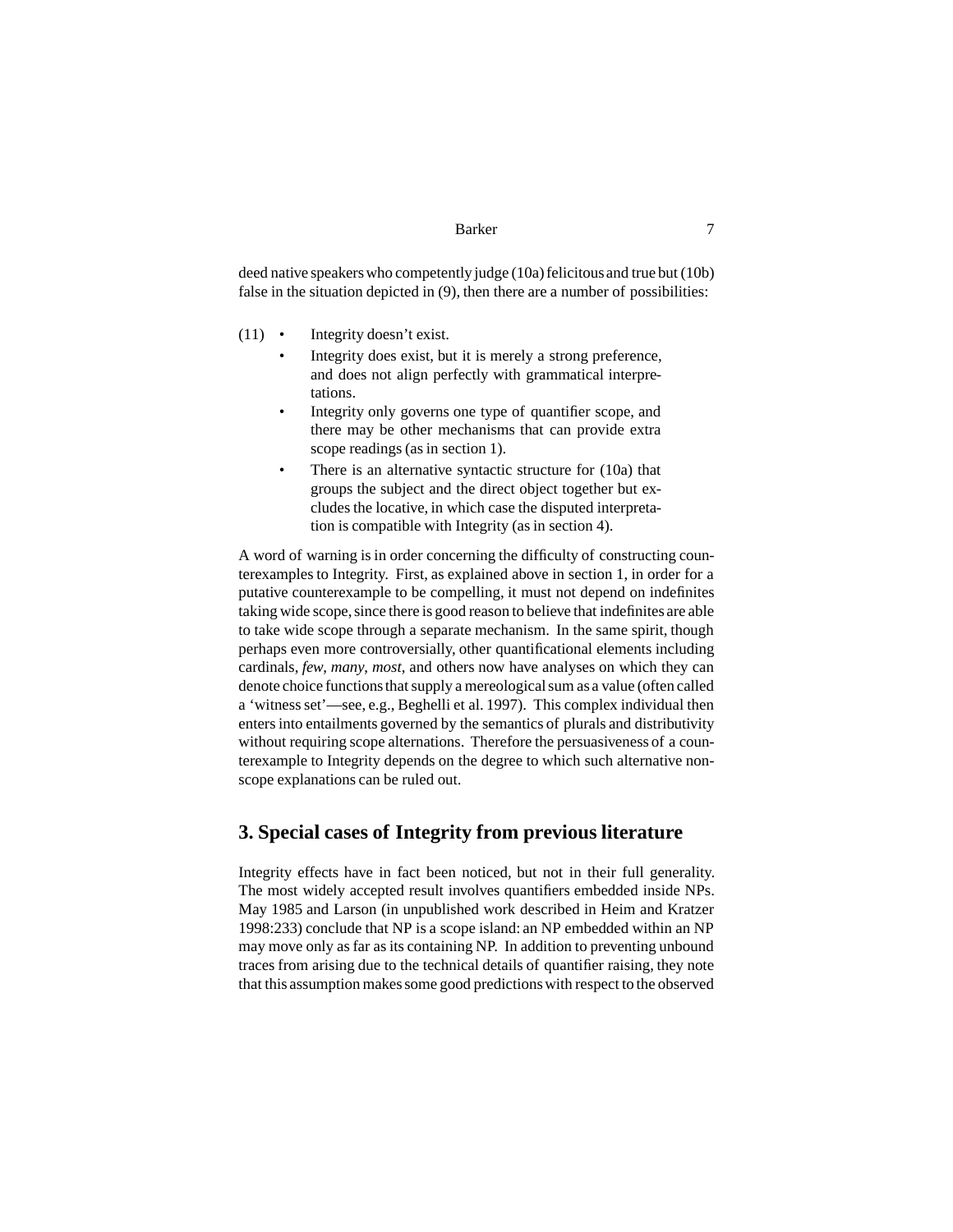range of scope orderings:

- Two politicians spy on [someone from every city].  $(12)$  a.
	- b. \* every city  $>$  two politicians  $>$  someone

The sentence (12a) does not have the scoping indicated in (12b). Preventing  $ev$ *ery city* from escaping from the object NP prevents the subject from intervening between the indefinite and the universal. Obviously, since *someone from every city* is a constituent on any syntactic analysis, this fact follows directly from Integrity as well.

As a second example of a scope theory that embodies a part of Integrity, Hobbs and Shieber (1987) provide an LF-based scoping algorithm which gives  $(12a)$  5 scopings instead of the full factorial 6. The missing reading is the one where *someone* outscopes*two* which outscopes *every*. As Hobbs and Shieber 1987:48 put it, "in general, a quantifier from elsewhere in the sentence cannot come after the quantifier associated with a head noun and before the quantifier associated with a noun phrase in the head noun's complement." This characterization isstrikingly similar to the Integrity constraint in spirit, and the class of scopingsruled out for structural reasons by Hobbs and Shieber's algorithm seemsto be a subset of the scopings ruled out by Integrity.

However, when none of the quantificational elements contains another (e.g., as in (2)), Hobbs and Shieber's algorithm can deliver the full factorial range of scopings. In particular, they provide all 6 possible scopings for  $(2)$  instead of the 4 consistent with Integrity. In fact, even when one quantificational NP contains another, Hobbs and Shieber's algorithm generates some readings that violate Integrity, including the reading given above as  $(12b)$ . Thus Integrity makes significantly stronger empirical claims about structurally illicit scopings than Hobbs and Shieber's algorithm.

# **4. Hyperintegrity: Combinatory Categorial Grammar**

Working with Combinatory Categorial Grammar (CCG), Park (1995) sets out to describe a way in which quantifier scopings are 'constrained by surface constituency'. As Steedman (2000:72) puts it, building on Park's work, 'semantic quantifier scope is limited by syntactic derivational scope'. Park (1996b:4) gives a precise characterization of possible scope alternations that resembles but does not coincide with Integrity (his characterization is sufficiently complex that I will not attempt to reproduce it here). Nevertheless, it is clear that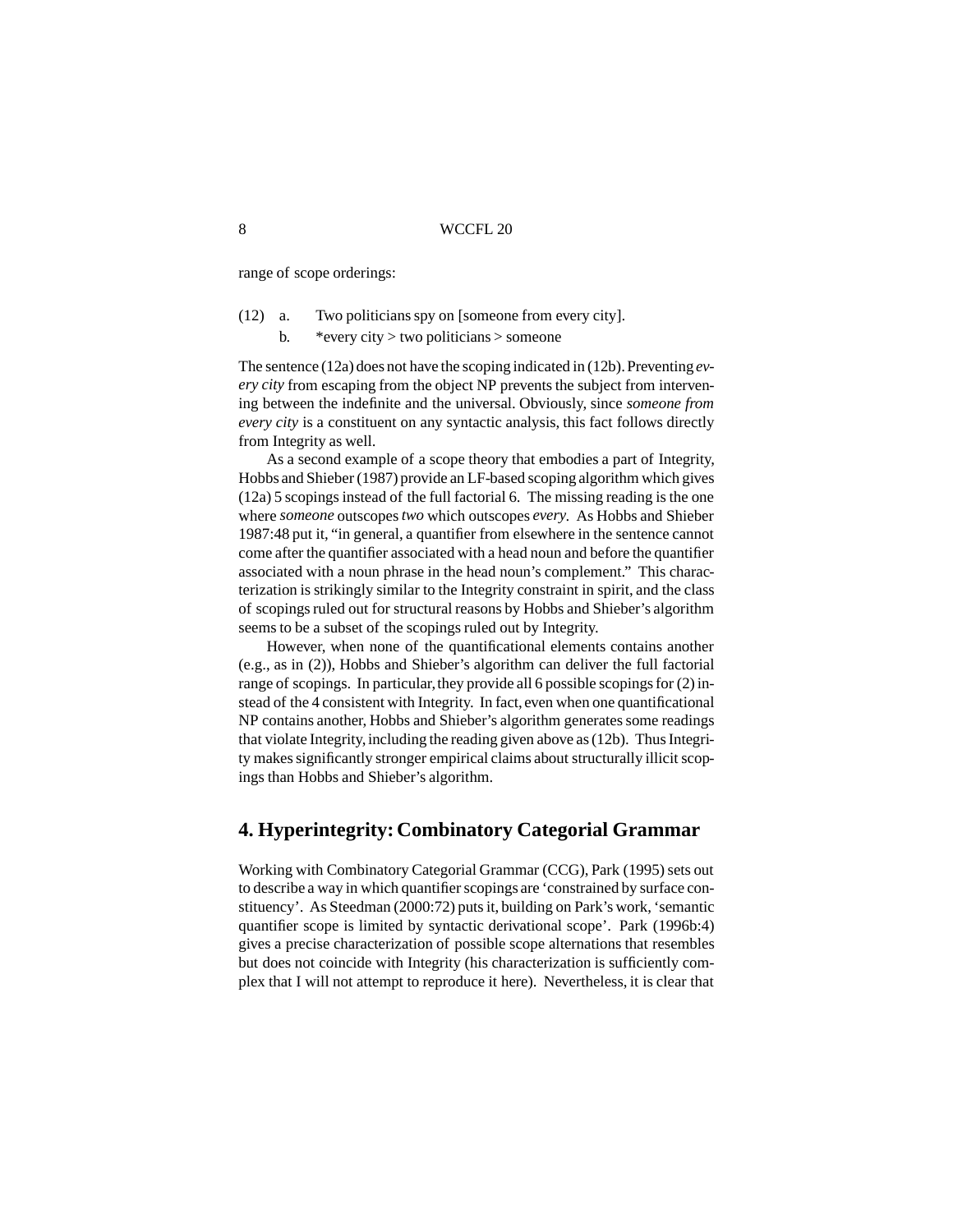Park and Steedman's system obeys Integrity, and that their approach is very much in the same spirit as Integrity.

In fact, in addition to obeying Integrity, their analysis is more restrictive than required by Integrity. Note that the simple theory given by (4) is the most liberal theory consistent with Integrity, in the sense that it will generate every possible scoping that is consistent with Integrity. As shown for (4), Integrity allows for more than one scoping for a given syntactic structure. In Park and Steedman's system, however, syntactic structure completely determines quantifier scoping (again, with a major exception concerning indefinites, see immediately below). More specifically, in their system expressions that function semantically as functors take scope over expressions that serve as arguments.

However, because there is considerable flexibility in the way in which the elements of a sentence combine to form larger phrases in CCG, sentences can in effect be syntactically ambiguous in a way that affects quantifier scope relations. For instance, the sentence *Every boy saw a girl* can have the traditional syntactic/functional analysis on which the transitive verb combines first with the direct object and then with the subject, namely [[every boy][saw [a girl]]; or else the verb can combine first with its subject and then with its direct object, to give the syntactic structure [[[every boy]saw][a girl]]. In the first case,the subject denotes a function that takes the verb phrase meaning as an argument, resulting in wide scope for the subject. In the second case, the direct object denotes a function that takes the property denoted by the subject composed with the verb as its argument, resulting in wide scope for the direct object. See Steedman (2000, especially chapter 4) for details.

Thus returning to the example in (2), CCG provides at least six distinct syntactic analyses, depending on the order in which functions are composed and applied. Therefore despite obeying Integrity, CCG allows for all six logically distinct quantifier scopings, precisely because CCG contemplates an unusually wide array of syntactic structures.

One place where Park and Steedman call into question their commitment to Integrity concerns examples like (13). Once again, the trouble has to do with indefinites taking unexpected scopes, but interestingly, Park and Steedman have the opposite problem of wide-scope indefinites discussed in section 1, i.e., it is the narrow scope reading that gives them trouble:

(13) [Every boy likes and every girl hates] some saxophonist.

This is an example of so-called non-constituent coordination, in which *every boy likes* coordinates with *every girl hates*. Of course, in CCG, these expressions are in fact constituents, which is precisely why they are able to coordi-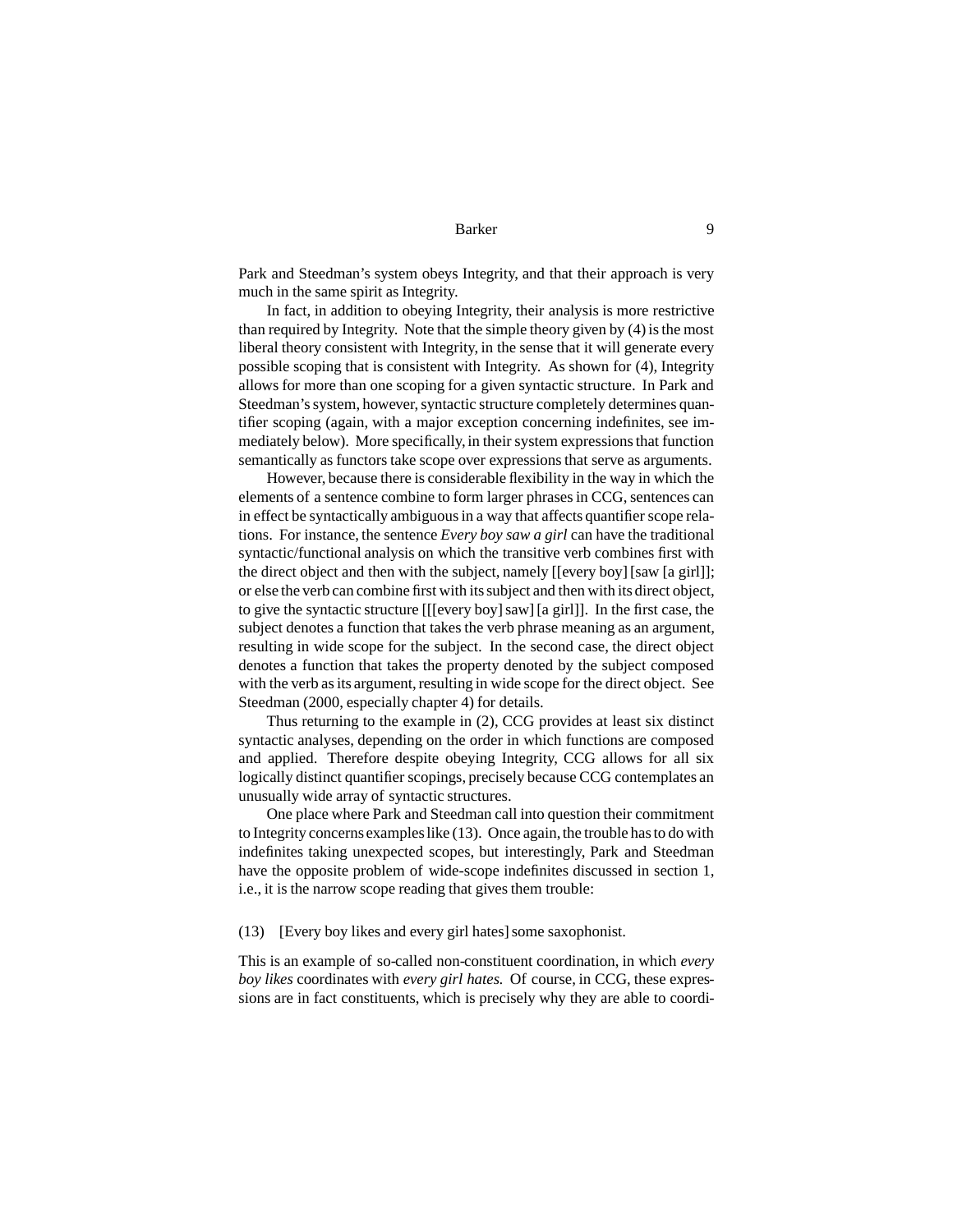nate. In addition, the coordinate structure itself must be a constituent, which meansthat there is no room for manipulating syntactic structure to provide alternate scopings. Their analysis further specifies that the object NP *some* sax*ophonist* serves as a functor taking the property denoted by *every boy likes and every girl hates* as an argument, predicting that (13) should only have the reading on which *some saxophonist* takes widest scope. There is such a reading, but there is also a reading on which *some saxophonist* takes narrow scope,in which case there may be a different saxophonist hated by each boy and girl.

Building on work of Fine, Park and Steedman propose that *some saxophonist* denotes an 'arbitrary object', modeled as a Skolem term. According to Steedman (2000:76), Skolem terms are closely related to, but distinct from choice functions, and are also similar to but distinct from E-type pronouns as formalized using Skolem functions by Heim (1990). On the arbitrary object analysis, the variability in the interpretation of (13) stems from the point in the derivation at which the direct object is Skolemized. If the direct object is Skolemized before combination with the coordinate structure, object wide scope reading results; if it Skolemizes after combining with the coordinate structure, it is within the scope of the universal operators, in which case the narrow scope reading results.

Whatever the virtues of the arbitrary object analysis of (13), it is worth noting that both sets of truth conditions as described by Park and Steedman fall out from Integrity without needing to appeal to arbitrary objects: the direct object either takes scope over both of the quantificational expressions in the coordinate structure, or neither.

### **5. Theoretical implications**

The need to represent the full range of quantifier scopings is one of the leading motivations for theories that posit a level of Logical Form distinct from surface structure. Unfortunately, allowing LF to differ significantly from surface syntax severely weakens the empirical force of the Principle of Compositionality (this point is developed at some length in Barker 2000), so all else equal, we should strongly prefer a theory that does without LF. If Integrity is correct, and if there are compositional theories that respect Integrity without resorting to LF, then recognizing Integrity calls into question the need for LF as a distinct level of grammatical representation.

As discussed above, CCG is one compositional theory that respect Integrity. In addition, in a recent manuscript (Barker 2000), I propose a theory of quantification based on continuations, a technique adapted from the formal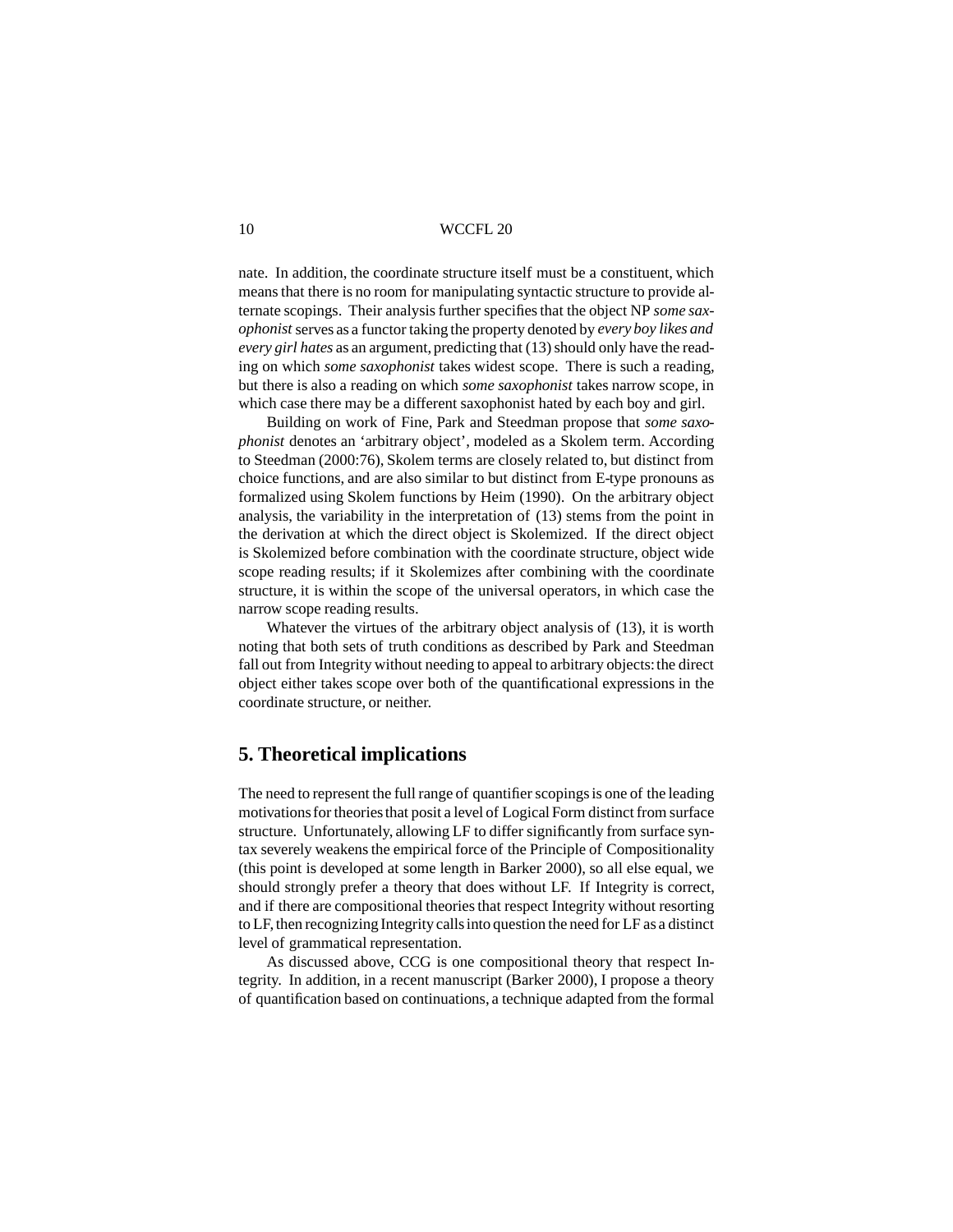semantics of programming languages. That theory has Integrity for a theorem, at least for normal quantifier scope interactions (there is a separate mechanism for wide-scope indefinites). Unlike CCG, the continuations theory allows for the full range of scopings compatible with Integrity for each syntactic analysis.

It is no accident that the two theories of quantification that approximate Integrity most closely—my continuation-based theory and Park and Steedman's CCG—are "in-situ" theories,i.e., quantifiers are interpreted in their syntactic position, without recourse to quantifier raising, quantifying in, storage, or other mechanisms for constructing a level of Logical Form (LF) distinct from surface structure.

Interestingly, however, not all in-situ theories obey Integrity. Hendriks' (1988, 1993) Flexible Types theory is in-situ in the relevant sense, and strictly compositional (no level of LF), though it does rely on powerful type-changing schemata. However, even assuming a single syntactic structure for (2), the Flexible Types system is powerful enough to provide all six scopings even holding syntactic structure constant (see, e.g., (12c) in Hendriks 1988:113).

Therefore if further research supports the claim that Integrity is empirically valid, it not only argues in favor of in-situ theories of quantification over LF theories, it argues in favor of a particular class of in-situ theories including at least CCG and continuations.

#### **References**

- Barker, Chris. 2000. Continuations and the nature of quantification. UCSD manuscript.
- Beghelli, Fillippo, Dorit Ben-Shalom, and Anna Szabolcsi. 1997. Variation, distributivity, and the illusion of branching. In Anna Szabolcsi, ed. *Ways of Scope Taking*, 29–69.
- Fodor, J., and I. Sag. 1982. Referential and Quantificational Indefinites. *Linguistic Inquiry* **5**:355–398.
- Heim, Irene. 1990. E-Type Pronouns and Donkey Anaphora. *Linguistics and Philosophy* **13**:137–177.
- Heim, Irene and Angelika Kratzer. 1998. *Semantics in Generative Grammar*, Blackwell, Oxford.
- Hendriks, Herman. 1988. Type Change in Semantics: the Scope of Quantification and Coordination, in E. Klein and J. van Benthem, eds., *Categories, Polymorphism and Unification*, ITLI, Amsterdam, 96–119.

Hendriks, Herman. 1993. *Studied Flexibility*, ILLC Dissertation Series, Amsterdam.

Hobbs, Jerry and Stuart M. Shieber. 1987. An algorithm for generating quantifier scopings. *Computational Linguistics* **13**:47–63.

Kratzer,Angelika. 1998. Scope or Pseudoscope? Are there wide-scope indefinites? In